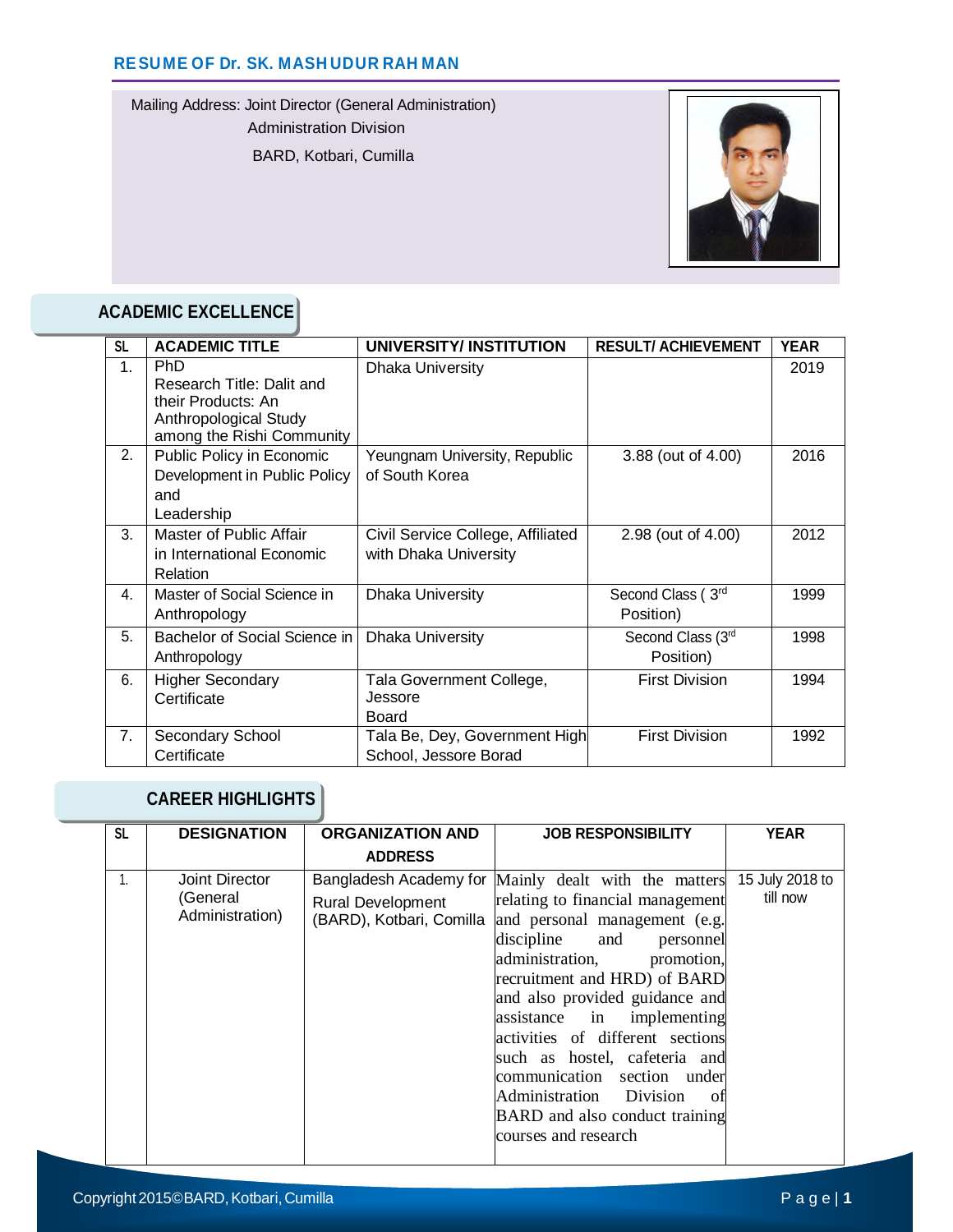| 2. | Joint Director    | Bangladesh Academy for   | Supervised activities of   | 2017-2018 |
|----|-------------------|--------------------------|----------------------------|-----------|
|    | (Development      | <b>Rural Development</b> | library, communication,    |           |
|    | Communication),   | (BARD), Kotbari, Comilla | documentation and          |           |
|    | Development       |                          | publication sections;      |           |
|    | Communication     |                          | Provided ICT supports      |           |
|    | <b>Discipline</b> |                          | and services to            |           |
|    |                   |                          | Academy's training,        |           |
|    |                   |                          | research, action research  |           |
|    |                   |                          | and administrative         |           |
|    |                   |                          | activities; Edited various |           |
|    |                   |                          | reports of BARD            |           |
|    |                   |                          | including newsletter;      |           |
|    |                   |                          | Acted as trainer,          |           |
|    |                   |                          | designed and organized     |           |
|    |                   |                          | training, workshops and    |           |
|    |                   |                          | seminars on social         |           |
|    |                   |                          | development and            |           |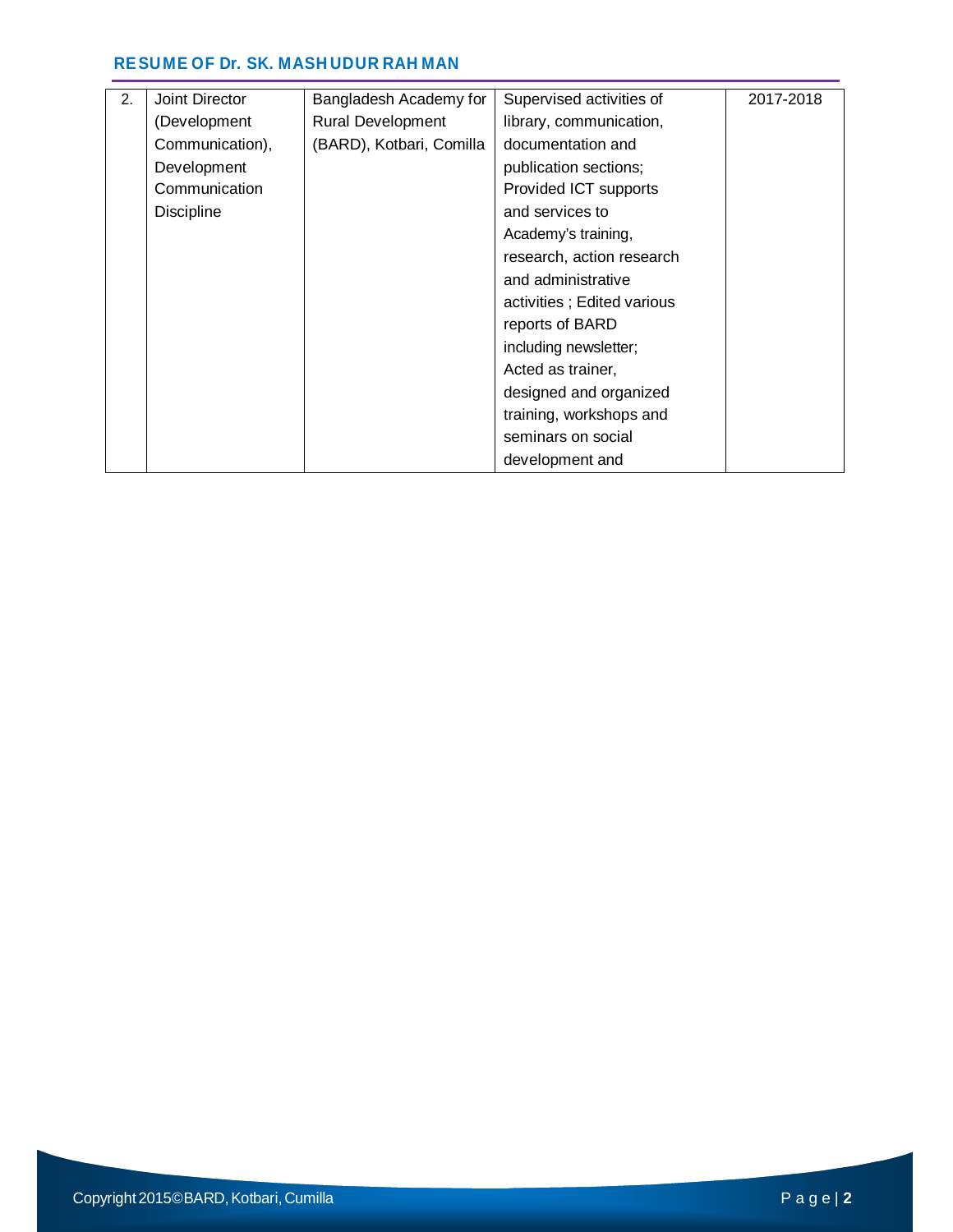Mailing Address: Joint Director (General Administration) Administration Division BARD, Kotbari, Cumilla



|    |                                            |                                                    | development                                            |           |
|----|--------------------------------------------|----------------------------------------------------|--------------------------------------------------------|-----------|
|    |                                            |                                                    | Communication related issues.                          |           |
| 3. | Joint Director (Rural<br>Education), Rural | Bangladesh Academy for<br><b>Rural Development</b> | Conduct training, research &<br>action                 | 2016-2017 |
|    | <b>Education and Social</b>                | (BARD), Kotbari, Comilla                           | research on rural                                      |           |
|    | Development                                |                                                    | development and                                        |           |
|    |                                            |                                                    | development                                            |           |
|    |                                            |                                                    | management issues with                                 |           |
|    |                                            |                                                    | emphasis on education                                  |           |
|    |                                            |                                                    | cooperatives                                           |           |
|    |                                            |                                                    | and public service                                     |           |
|    |                                            |                                                    | delivery; edit journals                                |           |
|    |                                            |                                                    | and reports.                                           |           |
| 4. | Joint Director                             | Bangladesh Academy for                             | Supervised activities of                               | 2013-2015 |
|    | (Development                               | Rural Development,                                 | library, communication,                                |           |
|    | Communication),                            | Kotbari, Comilla                                   | documentation and                                      |           |
|    | Development                                |                                                    | publication sections;                                  |           |
|    | Communication                              |                                                    | Provided ICT supports                                  |           |
|    | <b>Discipline</b>                          |                                                    | and services to                                        |           |
|    |                                            |                                                    | Academy's training,                                    |           |
|    |                                            |                                                    | research, action research                              |           |
|    |                                            |                                                    | and administrative                                     |           |
|    |                                            |                                                    | activities; Edited various                             |           |
|    |                                            |                                                    | reports of BARD                                        |           |
|    |                                            |                                                    | including newsletter;                                  |           |
|    |                                            |                                                    | Acted as trainer,                                      |           |
|    |                                            |                                                    | designed and organized                                 |           |
|    |                                            |                                                    | training, workshops and                                |           |
|    |                                            |                                                    | seminars on social                                     |           |
|    |                                            |                                                    | development and                                        |           |
|    |                                            |                                                    | development                                            |           |
|    |                                            |                                                    | Communication related issues.                          |           |
| 5. | Joint Director                             | Bangladesh Academy for                             | Conduct training,                                      | 2012-2013 |
|    | (Demography),                              | Rural Development,                                 | research & action research on                          |           |
|    | Rural                                      | Kotbari, Comilla                                   | rural development and<br>development management issues |           |
|    | Sociology and                              |                                                    |                                                        |           |
|    | Demography                                 |                                                    |                                                        |           |
|    | Division                                   |                                                    |                                                        |           |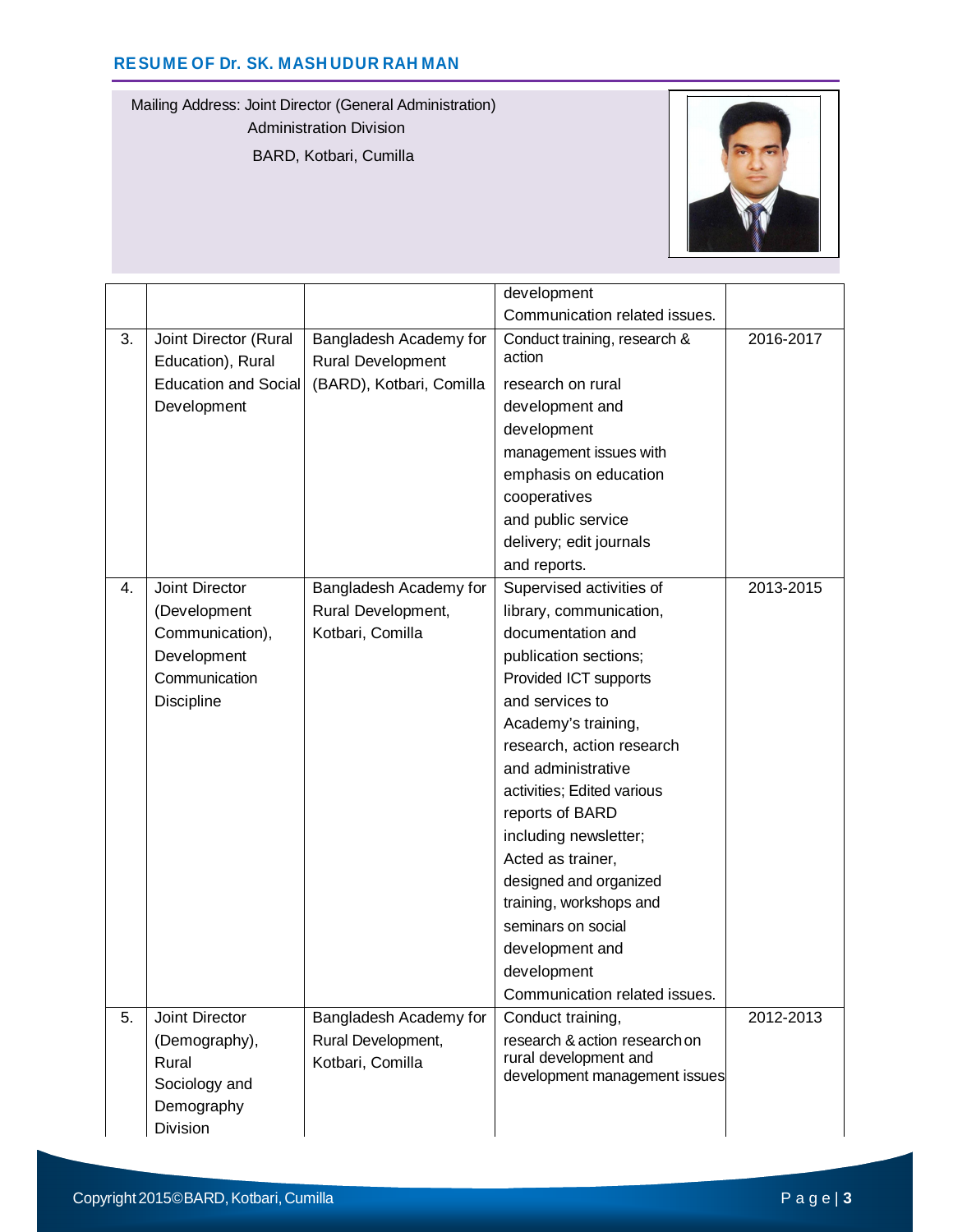Mailing Address: Joint Director (General Administration) Administration Division BARD, Kotbari, Cumilla



| 6. | Deputy Director                                                                                                                                                                                                                       | ActionAid,<br>Bangladesh,                                                                                                                       | emphasis on demography,<br>cooperatives<br>and public service<br>delivery; edit journals<br>and reports.<br>Communicate with donor agency                                                                                                                                                                                                                                                                                                                                  | 2009 to 2012 |
|----|---------------------------------------------------------------------------------------------------------------------------------------------------------------------------------------------------------------------------------------|-------------------------------------------------------------------------------------------------------------------------------------------------|----------------------------------------------------------------------------------------------------------------------------------------------------------------------------------------------------------------------------------------------------------------------------------------------------------------------------------------------------------------------------------------------------------------------------------------------------------------------------|--------------|
|    |                                                                                                                                                                                                                                       | Gulshan, Dhaka                                                                                                                                  | as well as local partners, Monitor<br>and evaluate the ongoing activity<br>Supervise the staff, conduct<br>different events at field level and<br>Country Office, organizational<br>development and value<br>adherence                                                                                                                                                                                                                                                     |              |
| 7. | Program officer                                                                                                                                                                                                                       | ActionAid,<br>Bangladesh,<br>Gulshan, Dhaka                                                                                                     | Sponsorship data management<br>reporting;<br>maintaining<br>and<br>relations,<br>external<br>communication<br>and<br>capacity<br>sharing, organize, document and<br>minute preparation on regional,<br>national<br>international<br>and<br>meeting<br>and<br>workshop;<br>maintaining gender sensitivity<br>and budgeting                                                                                                                                                  | 2007 to 2009 |
| 8. | Technical and<br>Documentation<br>Officer<br>(Promoting<br>Community based<br>Livelihood Security,<br>Gender Equity and<br>Identification of the<br>Needs of Socially<br>Disadvantaged Group<br>Project: funded by<br>CDMP-UNDP/DFID) | Dhaka Ahsania Mission<br>House #19, Road #12<br>(New), Dhanmondi                                                                                | Initiate training and retraining<br>for field officials, design and<br>redesign of training curriculum,<br>manual, implementation<br>guideline schedule according to<br>project requirement, conduct and<br>follow up training, meeting,<br>workshop and orientation,<br>facilitate PRA session with<br>community people (poor<br>peasant, fisherman, landless,<br>women and disable), gather field<br>data and analyze it and<br>documentation of the project<br>learning | 2006 to 2007 |
| 9. | <b>Research Consultant</b>                                                                                                                                                                                                            | (Promotion of Human<br>Rights Status of the<br>outcaste or untouchable in<br>southwestern Bangladesh<br>funded by Manusher<br>Jonno Foundation) | Prepare monthly report on<br>savings, credit, income and<br>expenditure, receipt payment,<br>balance sheet etc (both quality<br>and quantity), conduct training<br>for supervisors and group<br>members of religio ethnic                                                                                                                                                                                                                                                  | 2004 to 2006 |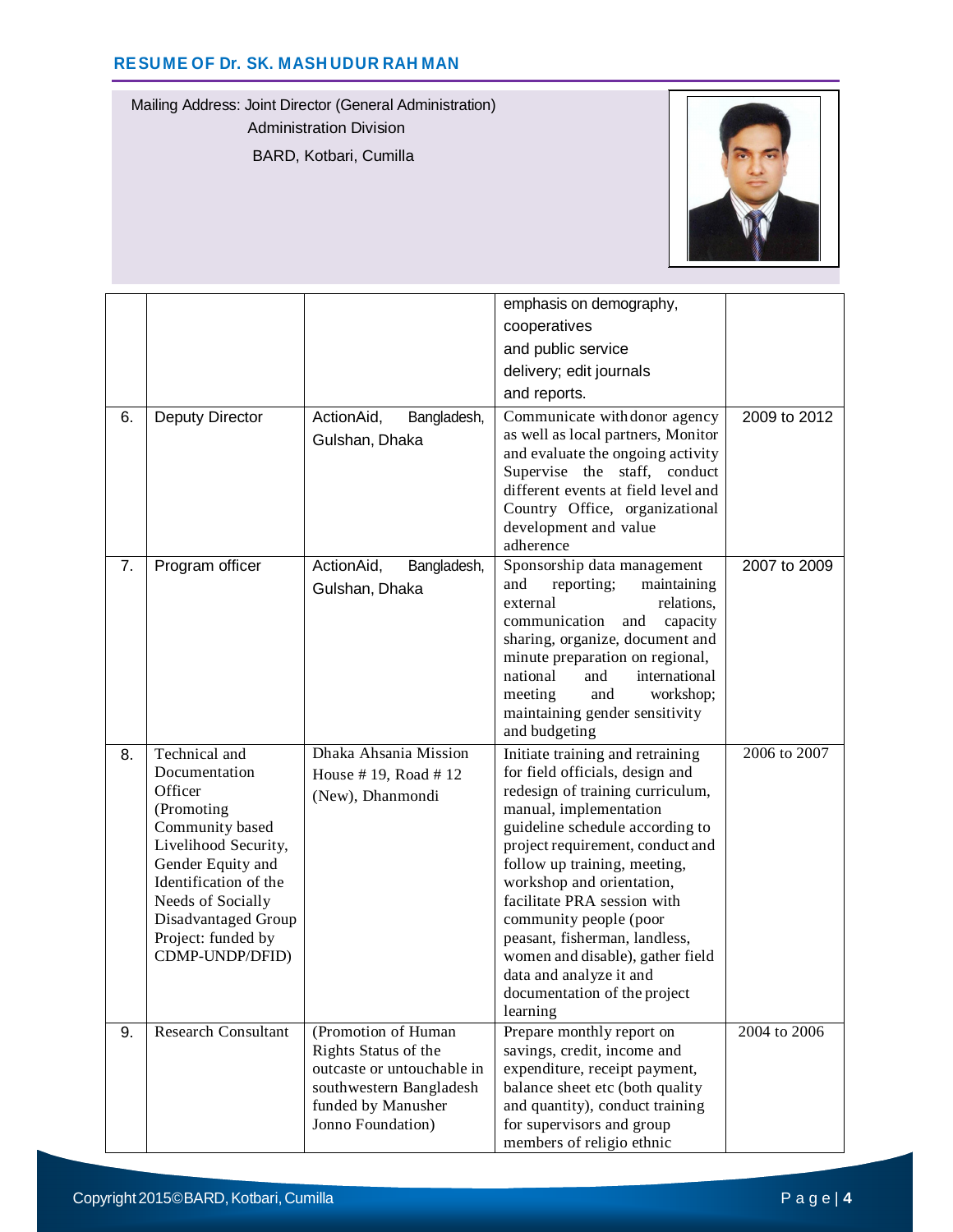Mailing Address: Joint Director (General Administration) Administration Division BARD, Kotbari, Cumilla



|     |                                                                                                             |                                               | minority community, collect<br>success case study and also<br>analysis their livelihood pattern<br>and promote their human right<br>status through organizing the<br>various social activity with the<br>civil society and relevant govt<br>officials                                                                                                                       |              |
|-----|-------------------------------------------------------------------------------------------------------------|-----------------------------------------------|-----------------------------------------------------------------------------------------------------------------------------------------------------------------------------------------------------------------------------------------------------------------------------------------------------------------------------------------------------------------------------|--------------|
| 10. | Project Coordinator                                                                                         | <b>Women Job Creation</b><br>Centre, Satkhira | Project Planning and<br>Implementation of marginal men<br>and women lobster producers,<br>monitoring and Evaluation of the<br>Project Activities, networking<br>with NGOs, Civil Society,<br>Journalists and Relevant Govt.<br>Department, documentation and<br>Report Writing, documentation<br>of Project Learning anc liaison<br>with Donors<br><b>Staff Supervision</b> | 2002 to 2004 |
| 11. | Guest Lecturer in the<br>dept. of Sociology,<br>Psychology,<br>Geography &<br>Environment and<br>Philosophy | Eden Girl's College<br>Azimpur, Dhaka         | Courses Taken:<br><b>Societies</b><br>and<br>Communities,<br>Social<br>Structure, Social History<br>Anthropology,<br>and<br>Social<br>Demography,<br>Research Methodology<br>Monograph<br>and<br>Introductory<br>Writing,<br>Sociology and<br>Sociology of Bangladesh                                                                                                       | 2004 to 2010 |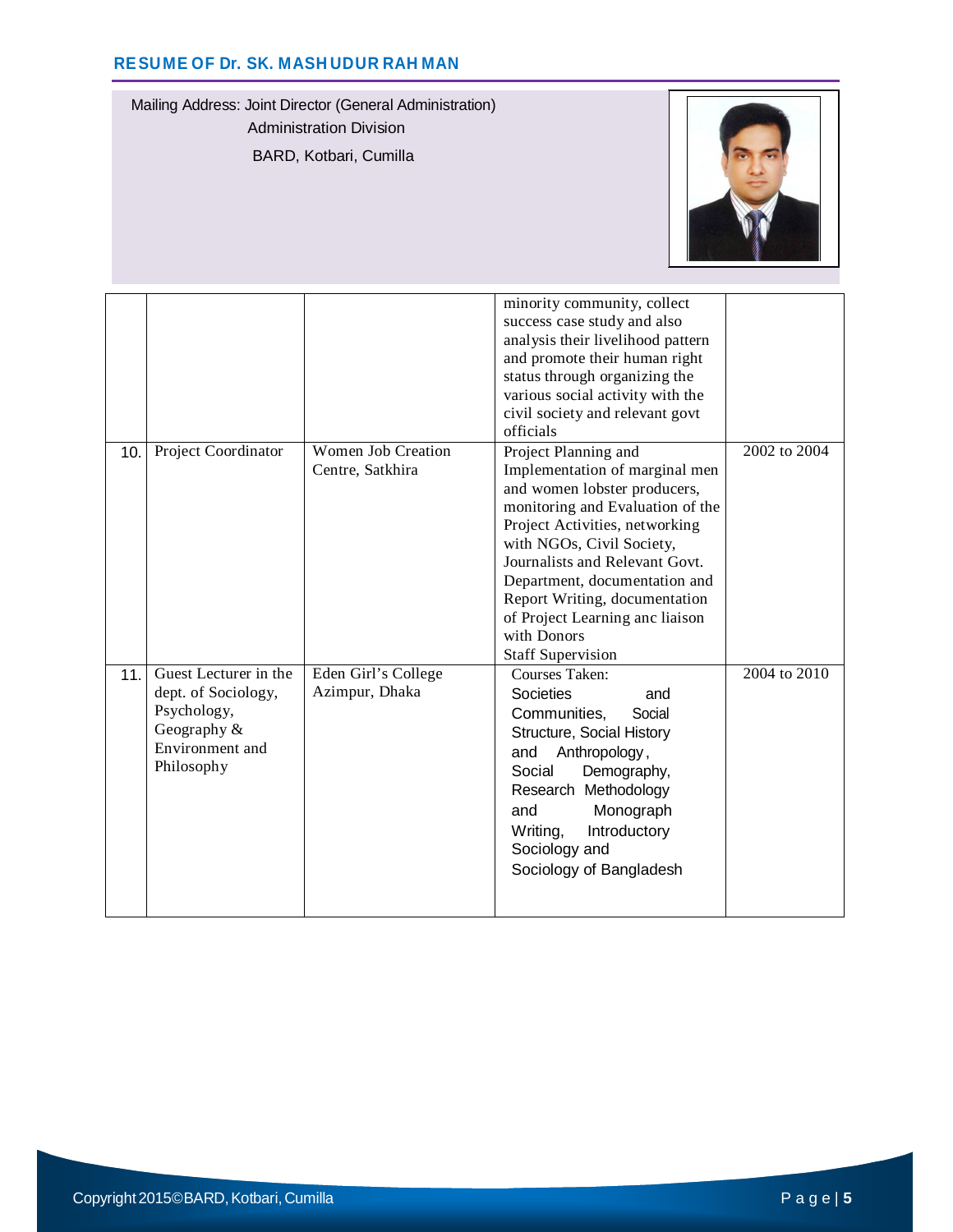Mailing Address: Joint Director (General Administration)

Administration Division

BARD, Kotbari, Cumilla



# **SPECILIZATION HIGHLIGHTS**

| -SL | <b>AREAS OF SPECIALIZATION</b>                                      |
|-----|---------------------------------------------------------------------|
|     | Anthropological field work on marginalized societies or communities |
|     | <b>Rural Development</b>                                            |
|     | Project Management and Research Management                          |

# **PUBLICATION HIGHLIGHTS**

| <b>SL</b>      | <b>TYPES OF</b>    | <b>NUMBER</b> | <b>REMARKS</b>                                                                                                   |  |
|----------------|--------------------|---------------|------------------------------------------------------------------------------------------------------------------|--|
|                | <b>PUBLICATION</b> |               |                                                                                                                  |  |
| $\mathbf{1}$ . | Books/             | 8             | Remittance Flow & its Impact on Rural Households: A Situational                                                  |  |
|                | Research           |               | Analysis of Six Villages in Bangladesh, 2018, Bangladesh Academy for                                             |  |
|                | Reports            |               | Rural Development (BARD), Kotbari, Cumilla                                                                       |  |
|                |                    |               | Family Planning Activities and Behaviour: Situation of Four Villages                                             |  |
|                |                    |               | in Bangladesh, 2018, Bangladesh Academy for Rural Development<br>(BARD), Kotbari, Cumilla                        |  |
|                |                    |               |                                                                                                                  |  |
|                |                    |               | Indigenous Fishermen and their Livelihood Potentials: Case of Selected                                           |  |
|                |                    |               | Areas, 2018, Bangladesh Academy for Rural Development (BARD),                                                    |  |
|                |                    |               | Kotbari, Cumilla                                                                                                 |  |
|                |                    |               | Scenario of Grassroots Women in Bangladesh, 2017, New Delhi                                                      |  |
|                |                    |               | Publishing, New Delhi                                                                                            |  |
|                |                    |               | Improvement of Youth Status in Bangladesh Focused on Saemaul                                                     |  |
|                |                    |               | Spirit, 2016, Lambert Academic Publishing, GmbH & Co.KG,                                                         |  |
|                |                    |               | Sarrbrucken, Germany                                                                                             |  |
|                |                    |               | Female Shrimp Farm Workers in Bangladesh, 2015, Lambert                                                          |  |
|                |                    |               | Academic Publishing, GmbH & Co.KG, Sarrbrucken, Germany                                                          |  |
|                |                    |               | A Vhogobania Community: Study of Indigenous Health Practices,                                                    |  |
|                |                    |               | 2014, Lambert Academic Publishing GmbH & Co.KG, Sarrbrucken,                                                     |  |
|                |                    |               | Germany                                                                                                          |  |
|                |                    |               | Human Diversity: Southwest part of Bangladesh, 2009, Bhumija                                                     |  |
|                |                    |               | Foundation,                                                                                                      |  |
|                |                    |               | Tala, Satkhira                                                                                                   |  |
| 2.             | Journal            | 33            |                                                                                                                  |  |
|                | Article (home      |               | Saemaul Spirit for Youth Development:<br>Korean<br><b>Bangladesh Perspective, African-Asian Journal of Rural</b> |  |
|                | and abroad)        |               | 2018<br>Development (AARDO). Vol.LI, No 1, January - June. New                                                   |  |
|                |                    |               | Delhi, India                                                                                                     |  |
|                |                    |               |                                                                                                                  |  |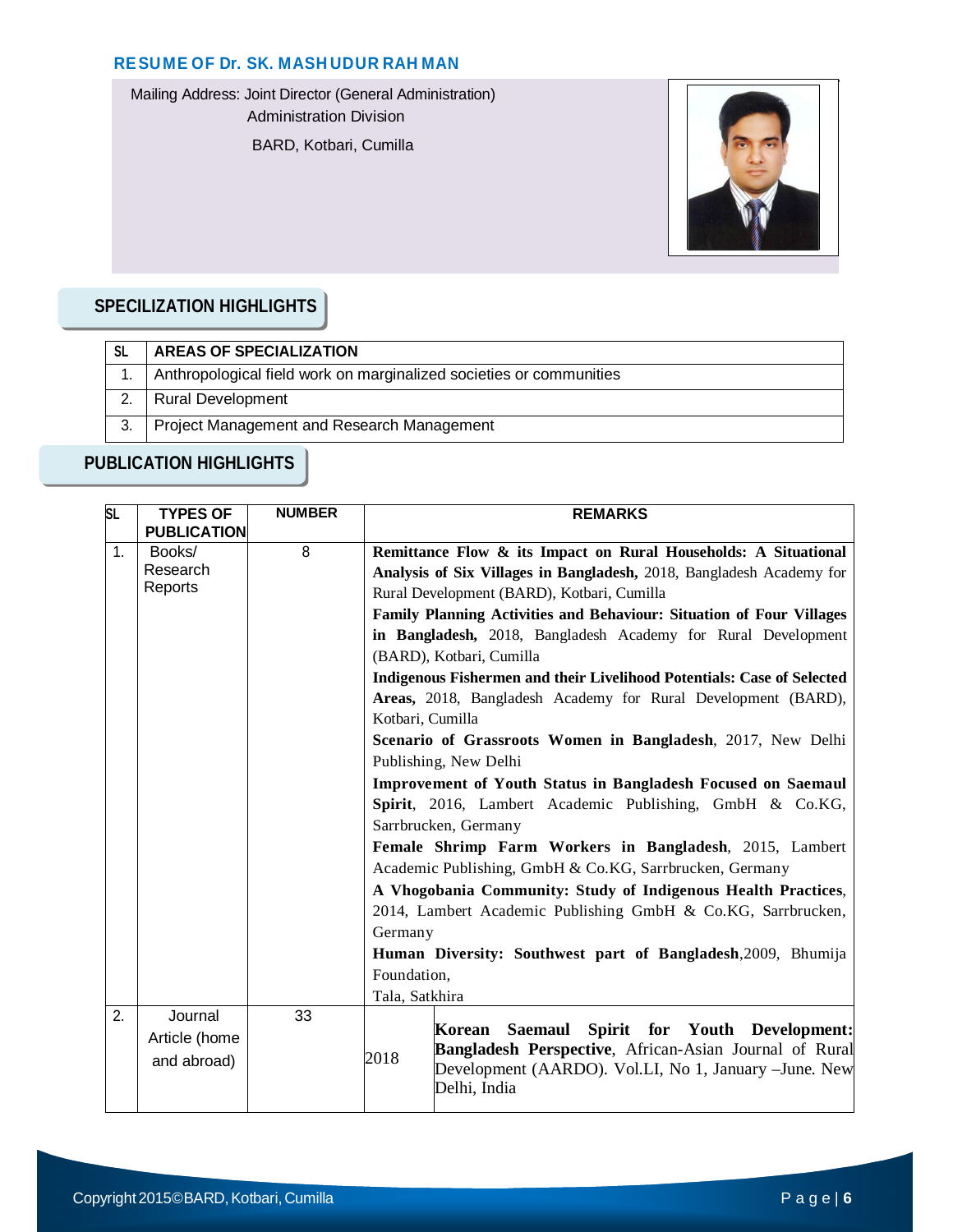|  | 2018 | <b>Evaluation of Rural Development Programmes in a</b><br>Tribal Districts of India, The Journal of Rural<br>Development, Vol. 41, No.1 January, Bangladesh Academy<br>for Rural Development (BARD), Kotbari, Comila                                             |
|--|------|------------------------------------------------------------------------------------------------------------------------------------------------------------------------------------------------------------------------------------------------------------------|
|  | 2018 | <b>Prospects of Migrant Workers to become Entrepreneurs:</b><br>A Study of Six Villages of Bangladesh, Manpower<br>Journal. Vol.LII. Nos 1&2, January -June. National Institute<br>of Labour Economics Research & Development (NILERD),<br>Narela, Delhi         |
|  | 2018 | Characteristics of Expatriates, Remittance Flow, and<br>their Adaptation Process: Situation of Six Village in<br><b>Bangladesh,</b> The Journal of Rural Development, Vol. 40,<br>No.2 July, Bangladesh Academy for Rural Development<br>(BARD), Kotbari, Comila |
|  | 2017 | <b>Livelihood Struggles of Indigenous Fishing Communities</b><br>in Rural Bangladesh, Man and Culture, Vol.3. No 1,<br>January, ISRAA, Rajshhi, Bangladesh                                                                                                       |
|  | 2017 | <b>Recent Trends of Family Planning Activities: A Study of</b><br>Four Villages in Bangladesh, Empowerment, a journal of<br>Women for Women, Vol. 19, Women for Women, a<br>Research and Study Group, Shukrabad, Dhaka.                                          |
|  | 2017 | Challenges Faced by Poor Fishermen<br>Marketing<br>Communities of Rural Bangladesh, Society & change,<br>Vol. XI, No.2, April-June 2017 ISSN: 1997-1052 (Print),<br>227-202X (Online)                                                                            |
|  | 2016 | Socio economic Conditions of Dalit Communities in<br>South west Bangladesh with focus in India, International<br>Journal for Social Science, Vol 2, Issue 10, Available at<br>htpp://edupediapublications.org/journal. ISSN 24553220                             |
|  | 2016 | Level of Income of Dalit Communities in Bangladesh<br>with focus in India, International Journal for Social<br>Vol<br>Issue<br>10,<br>Available<br>Science,<br>1,<br>at<br>htpp://edupediapublications.org/journal. ISSN 24553220                                |
|  | 2016 | Challenges Faced by Entrepreneurial Fishermen communities<br>Bangladesh:<br>Realities<br>from<br>the<br>Ground,<br>Asia-<br>ın<br>Pacific Journal of<br>Rural Development. December<br>2016,<br>CIRDAP, Dhaka.                                                   |
|  | 2016 | Analysis of Youth Status in Bangladesh (1999-2013),<br>Robindro Journal, Vol.42. No.01, November, World Poet<br>Rabindranath Institute of Agricultural Technology, Naogaon                                                                                       |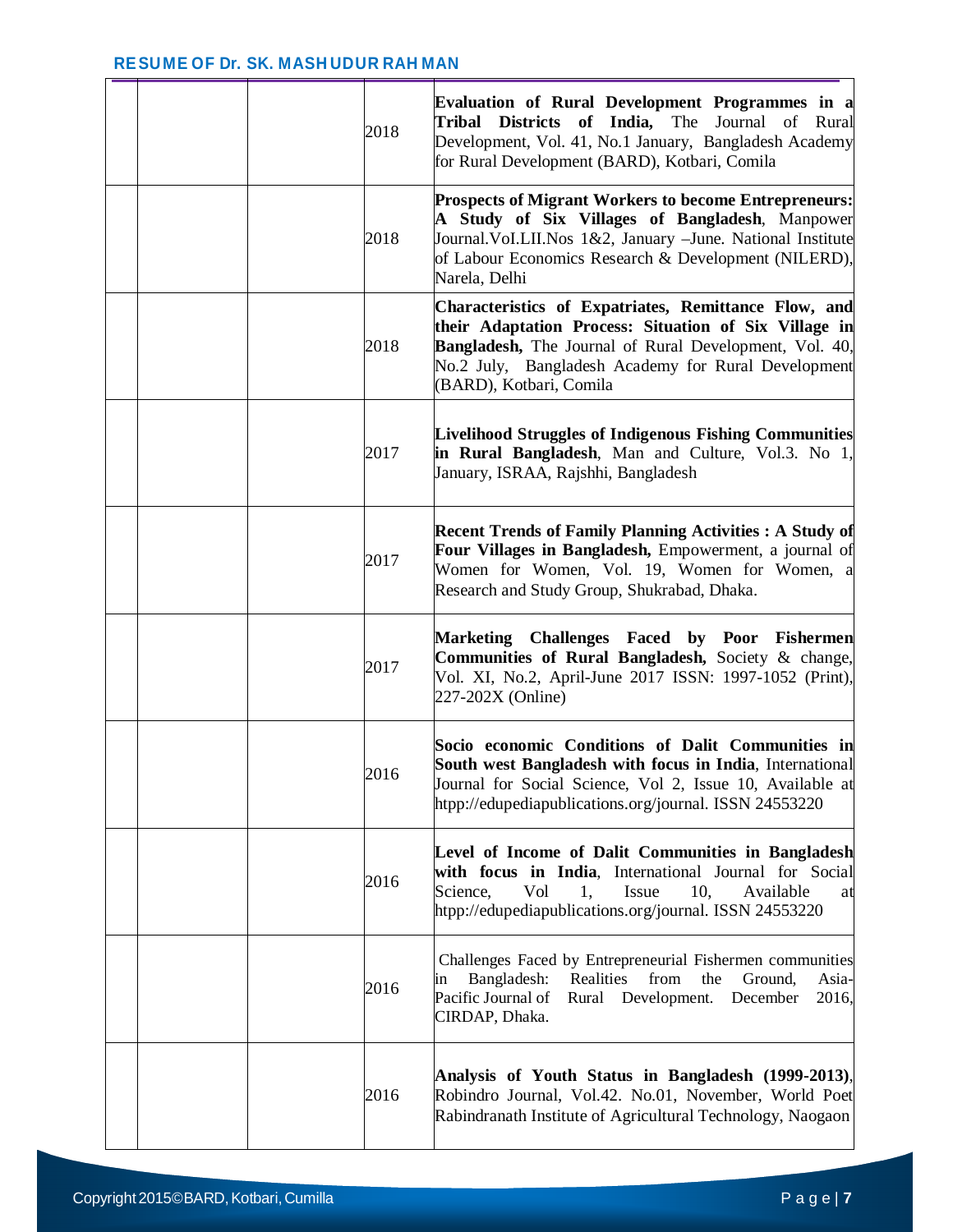|  | 2016 | Dalit and Caste Based Social System: A Study from the<br>Perspective of South west part of Bangladesh, Robindro<br>Journal, Vol.39. No.01, June, World Poet Rabindranath<br>Institute of Agricultural Technology, Naogaon                                                    |
|--|------|------------------------------------------------------------------------------------------------------------------------------------------------------------------------------------------------------------------------------------------------------------------------------|
|  | 2016 | Some Social Taboos for Protecting Health Hazard of<br>Vhogobania Community, Robindro Journal, Vol.38. No.01,<br>World Poet Rabindranath Institute of Agricultural<br>May,<br>Technology, Naogaon (in Bangla)                                                                 |
|  | 2016 | Present Scenario of Munda Community in the South<br>west part of Bangladesh, Robindro Journal, Vol.39. No.01,<br>June, World Poet Rabindranath Institute of Agricultural<br>Technology, Naogaon (in Bangla)                                                                  |
|  | 2015 | <b>Gender Equity and Contraception Use: A Study on Four</b><br>Villages of Dhaka and Sylhet Region, Empowerment, a<br>journal of Women for Women, Vol. 19, Women for Women,<br>a Research and Study Group, Shukrabad, Dhaka.                                                 |
|  | 2015 | Characteristics of Expatriates, Remittance Flow, and<br>their Adaptation Process: Situation of Six Village in<br>Bangladesh, The Journal of Rural Development, Vol. 40,<br>No.2 July, Bangladesh Academy for Rural Development<br>(BARD), Kotbari, Comil                     |
|  | 2014 | <b>Contemporary Yielding Knowledge of Rice Cultivation</b><br><b>At Grassroots Level- A Study</b><br>Eco-friendly Agril. J.7 $(06)$ : <sup>61-64</sup> . June                                                                                                                |
|  | 2014 | Trends of Occupational Changes in Raicho Village in<br>Last Two Decades, PROSHIKHYAN, a Journal of Training<br>and Development, Vol.22. No.2, Bangladesh Society for<br>Training and Development (BSTD), Dhaka                                                               |
|  | 2012 | Causes and Consequences of Early Marriage of Girls<br>among Three Untouchable Communities of South-west<br><b>Bangladesh: A Sociological Study, The Journal of Rural</b><br>Development, Vol. 38, No.1, Bangladesh Academy for<br>Rural Development (BARD), Kotbari, Comila. |
|  | 2012 | Equity based Development and Dalit People: An<br>Analysis, The Journal of Rural Development, No.1,<br>December, Bangladesh Academy for Rural Development<br>(BARD), Kotbari, Comila. (In Bengali Yearly Journal)                                                             |
|  | 2012 | Women's Position in Nine Indigenous Communities in<br>South-West Part<br>of Bangladesh:<br>Study,<br>the<br>$\mathbf{A}$<br>Empowerment, a journal of Women for Women, Vol. 19,<br>Women for Women, a Research and Study Group,<br>Shukrabad, Dhaka.                         |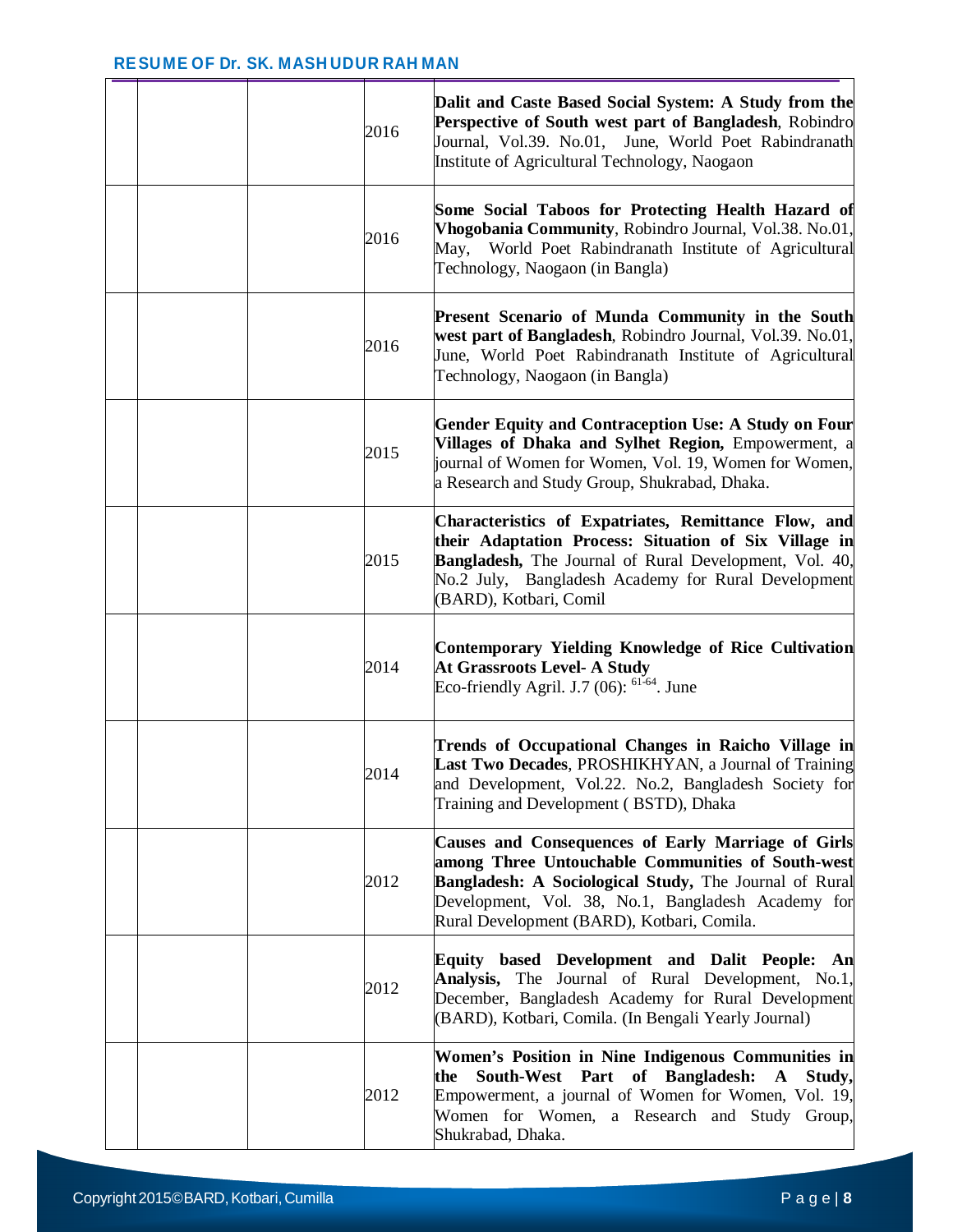|  | 2011 | SIDR, Emergency Support and Future Learning: A<br>Study among the SIRD Affected Area, The Journal of<br>Sociology, Nazmul Karim Study Centre, Vol. 1, No.3.<br>January, Dhaka University                                                                                   |
|--|------|----------------------------------------------------------------------------------------------------------------------------------------------------------------------------------------------------------------------------------------------------------------------------|
|  | 2010 | <b>Female Laborers in Shrimp Farms in the South Western</b><br>Bangladesh: An<br>Part<br>of<br><b>Exploratory</b><br>Study,<br>Empowerment, a journal of Women for Women, Vol. 17,<br>Women for Women, a Research and Study Group,<br>Shukrabad, Dhaka.                    |
|  | 2008 | Socio Political Exclusion of Untouchable People of the<br>South West Part of Bangladesh, Journal of Social<br>Studies, No-117, January- March, Center for Social Studies,<br>Gulshan, Dhaka                                                                                |
|  | 2006 | Vhogovania Somprodyer loko osud o lokachar (Folk<br>treatment and folk culture of Vhogobania Community)<br>Kala Anushad Patrika, Vol. 1, No. 1, June. Dhaka<br>University.                                                                                                 |
|  | 2005 | The Untouchables and Their Present Educational<br>Scenario: A Sociological Perspective of the Three<br><b>Marginalized Communities of Southwestern Bangladesh,</b><br>The Dhaka University Studies Vol. 1, No. 1, December.<br>Dhaka University                            |
|  | 2003 | Kinship: An Informal Legal System, The Journal of Social<br>Development, Vol. 14 No. 1 Dec 1999, Institute of Social<br>Welfare, and Research, University of Dhaka.                                                                                                        |
|  | 2002 | Six indigenous heath practitioners in two villages: An<br>Anthropological outlook. Social Science Review, Vol. 19,<br>No. 1, June. The Dhaka University Studies, a journal of<br>Faculty of Social Sciences.                                                               |
|  | 2001 | Osudi Gan O Vhogovania Somprody (Folk medicine and<br>Vhogobania Community) Trinomul Uddogue, a Bengali<br>Annual Journal of Indigenous knowledge and development,<br>Issue III, No. 1, December. Bangladesh Resource Center for<br>Indigenous Knowledge, Lalmatia, Dhaka. |
|  | 2001 | Haor (fen), man and Ecology. Social Science Review,<br>Vol. 18, No. 2, December. The Dhaka University Studies, a<br>journal of Faculty of Social Sciences.                                                                                                                 |
|  | 2001 | Prehominid Fossil of Dryopithecus and their Behavioral<br>Aspects. Social Science Review, Vol. 18, No. 1, June. The<br>Dhaka University Studies, a journal of Faculty of Social<br>Sciences.                                                                               |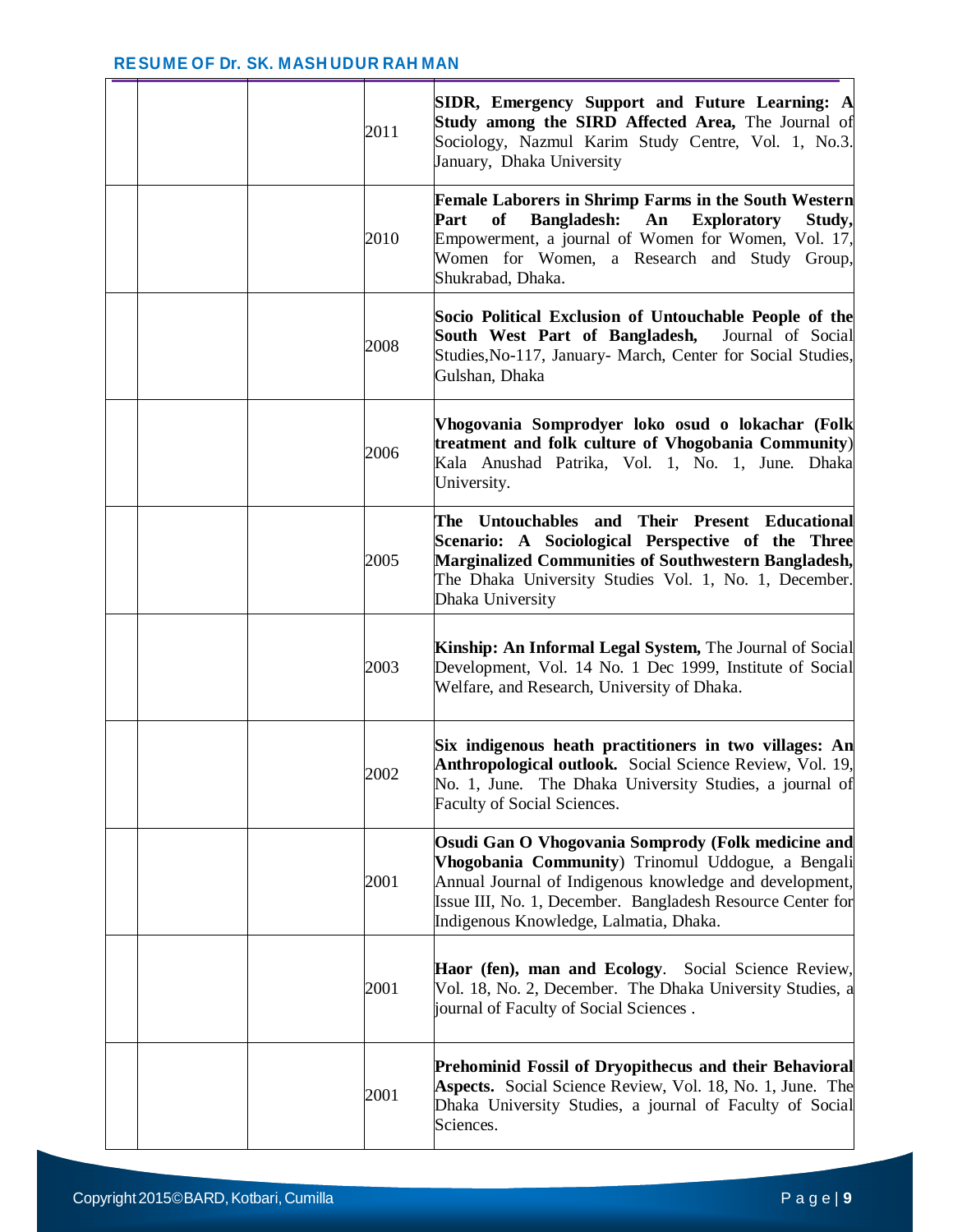|  | 2000 | Marriage and Women in Munda Community,<br>Empowerment, a journal of Women for Women, Vol. 7,<br>Women for Women, a Research and Study Group,<br>Shukrabad, Dhaka.                                                                                                |
|--|------|------------------------------------------------------------------------------------------------------------------------------------------------------------------------------------------------------------------------------------------------------------------|
|  | 2000 | Indigenous Mother-Child Care and associated rituals in<br>Vhogobania Community, Grassroots voice, Journal of<br>Indigenous knowledge and development, Vol. 111, issue<br>111. November. Bangladesh Resource Center for<br>Indigenous Knowledge, Lalmatia, Dhaka. |
|  | 2000 | Skin Color and Racial Criteria: An Anthropological<br><b>Perspective,</b> Social Science Review, Vol. 17, No. 1, June.<br>The Dhaka University Studies, a journal of Faculty of Social<br>Sciences.                                                              |

| 3. | Article Published in | 14 | 2008 | "Flood, geography and expectation," an article, in      |
|----|----------------------|----|------|---------------------------------------------------------|
|    | Daily Newspaper      |    |      | The Daily Star, 19, July.                               |
|    |                      |    | 2008 | "Political repression on religious ethnic minority,"    |
|    |                      |    |      | an article, in The Daily Independent, 14 March          |
|    |                      |    |      | "Only education can improve the life of socially        |
|    |                      |    | 2008 | vulnerable groups," an article, in The New Nation,      |
|    |                      |    |      | 08 February                                             |
|    |                      |    |      | "Darber Stambho of Tala: The Only Remaining             |
|    |                      |    | 2008 | Symbol Undivided Bengal", an article, in the            |
|    |                      |    |      | Weekend, Independent, 04 January                        |
|    |                      |    | 2007 | "Some Muslim Indigenous Communities,"<br>an             |
|    |                      |    |      | article, in The Daily Independent, 17 August            |
|    |                      |    | 2007 | "Country's untouchable communities," an article,        |
|    |                      |    |      | in The Daily Independent, 10 August.                    |
|    |                      |    | 2007 | "Girls of lower social strata easy victims of early     |
|    |                      |    |      | marriage," an article, in The New Nation, 02<br>August. |
|    |                      |    |      | "Sanitation and Child Health," an article, in the       |
|    |                      |    | 2007 | book of Child and Women Development ,BSS,               |
|    |                      |    |      | May.                                                    |
|    |                      |    |      | "Tradition<br>Culture of the<br>Pankhuain<br>and        |
|    |                      |    | 2007 | Community are the question of extinction," an           |
|    |                      |    |      | article, in News Letter, 16 March.                      |
|    |                      |    |      | "Traditional Jaundice Healer," an article, in The       |
|    |                      |    | 2000 | Bangladesh Observer, 17 November.                       |
|    |                      |    |      | "Unique Bhogobani," an article, in The Daily            |
|    |                      |    | 2000 | Independent, 26 May.                                    |
|    |                      |    | 2000 | "Mundas in Misery," an article, in The Daily Star,      |
|    |                      |    |      | 28, January.                                            |
|    |                      |    | 1999 | "Primate: Our Nearest Relative." An article, in The     |
|    |                      |    |      | Bangladesh Observer, 3 December.                        |
|    |                      |    | 1999 | "Prehominid Fossil of Australopithecus," an article.    |
|    |                      |    |      | In The Bangladesh Observer, 22 October.                 |